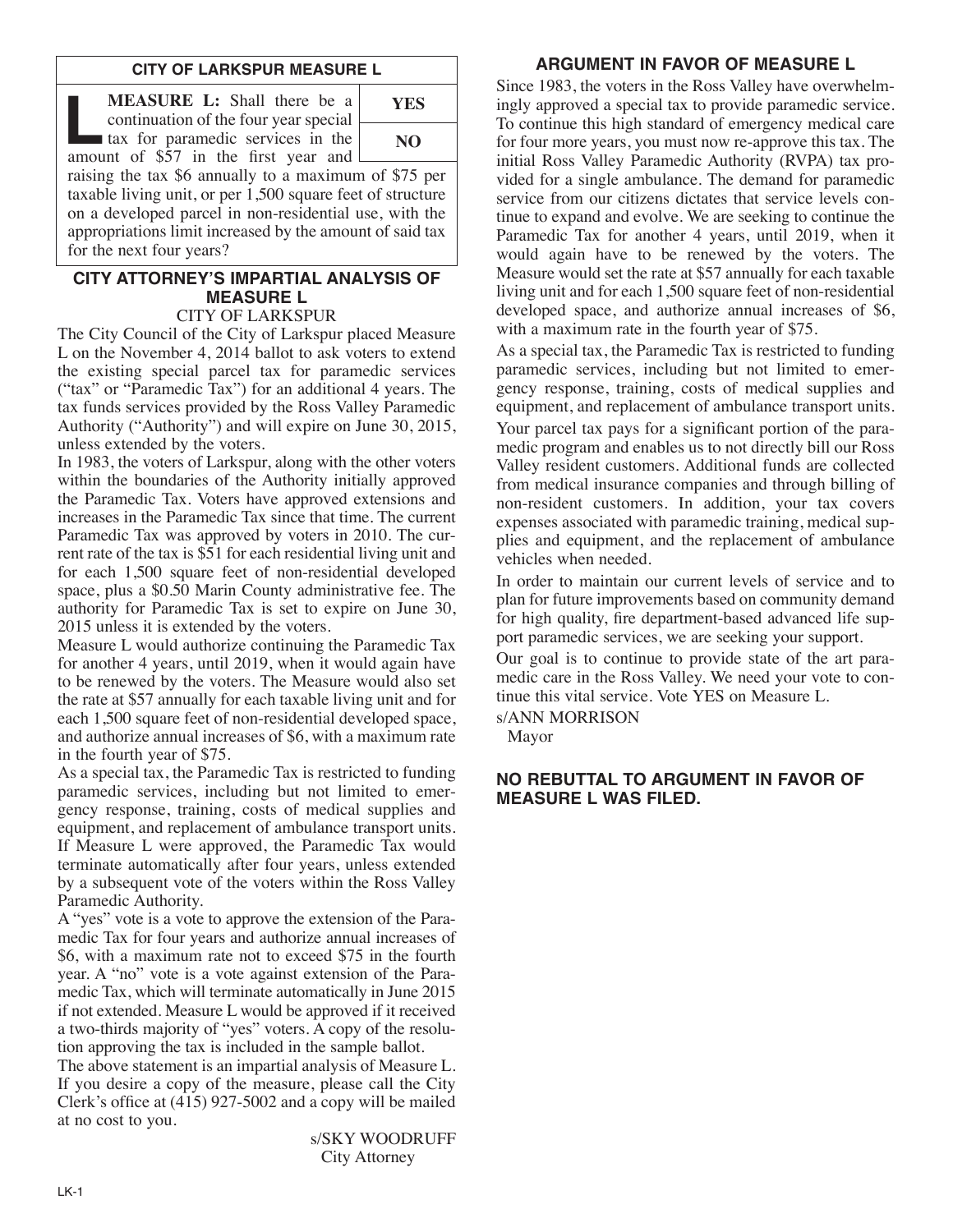## **ARGUMENT AGAINST MEASURE L**

Citizens for Sustainable Pension Plans recommends that you vote "NO" on Measure L. Our reasoning follows:

- Measure L requests taxpayer money to provide services that should be funded through the normal operating revenues of the City.
- The City has asked for funding to mask the systematic mismanagement of their operations.
- Money is fungible. A "YES" vote on Measure L is a vote to allow our elected officials to avoid setting priorities and allocating funds appropriately.
- The systematic mismanagement of operations is highlighted through excessive pensions and retiree medical plans.

Mismanaged pensions and other retirement plans are endemic in the public sector and the City is no exception. These plans suffer from major problems:

- The plans are extremely generous. The value of the plans dwarfs the value of corresponding plans provided in the private sector.
- In addition to their lavish plan costs, the plans are subject to extreme cost fluctuations and risk. The costs of plans are based upon very optimistic assumptions. Unless those assumptions are met (and they have not been this century), there is a funding shortfall (i.e., unfunded liability). This shortfall is recovered through increased contributions from the City (i.e., the taxpayer).
- These higher contributions come at a cost. Either the City reduces services or it requests more money. Measure L is an example of a request for more money from the taxpayer.

If taxpayers vote for Measure L, they are enabling the City to continue its mismanagement by maintaining its rich and financially volatile retirement plans. A better idea is that the City reform its plans to stabilize its budget and to eliminate the need for taxpayer requests such as Measure L.

Vote against this measure!

s/JODY MORALES Founder and President, Citizens for Sustainable Pension Plans

## **REBUTTAL TO ARGUMENT AGAINST MEASURE L**

Many of us support CSPP's efforts regarding pension awareness. However, "not supporting Measure L" because of city employee pensions is not fact-based and would be detrimental to our residents.

- Larkspur is not mismanaged. The budget is tightly controlled by staff and council. The budgeted General Expenditures for 2013-14 were \$31,385 lower than what was proposed in 2008-09, the year of the Great Recession. Larkspur has taken all available measures to reduce our pension costs and future liabilities, and continues to work aggressively on other post-employment benefits.
- There is no 'extra' city money for paramedic services.
- These services have been voter funded since 1983. The funds are restricted to emergency response Fire Department-based advanced life support paramedic services. Due to the significant cost associated with providing paramedic services, each of the eight communities in the Ross Valley formed a partnership to share the costs of the program. This is one of the longest running and most successful regional agency partnerships in Marin.
- Because of the funding support of the RVPA property tax, there is no direct cost to a Ross Valley resident for paramedic care or emergency ambulance transport.
- If the measure fails, patients could be charged in order to help off-set the costs of providing paramedic service and ambulance transport. The cost to the taxpayers will actually be higher.

Please join me and our community to continue the high level of responsible paramedic services in the Ross Valley. Vote YES on Measure L.

s/ANN MORRISON Mayor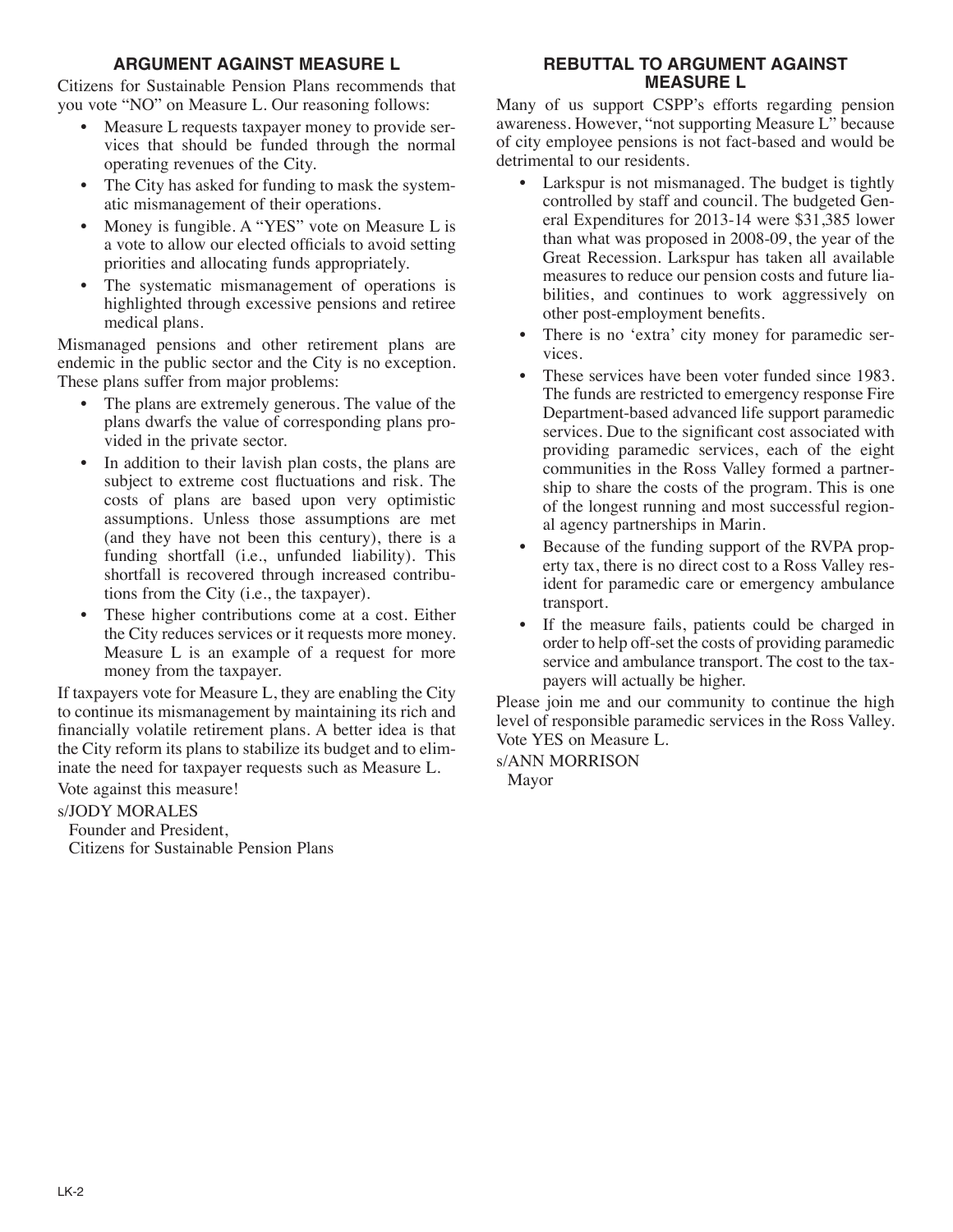### **FULL TEXT OF MEASURE L RESOLUTION No. 30/14 A RESOLUTION OF THE CITY COUNCIL OF THE CITY OF LARKSPUR PROPOSING TO CON-TINUE THE SPECIAL TAX FOR PARAMEDIC SERVICES FOR AN ADDITIONAL FOUR YEARS; AND CALLING AND GIVING NOTICE OF THE HOLDING OF AN ELECTION TO BE HELD NOVEMBER 4, 2014, AND REQUESTING THE BOARD OF SUPERVISORS OF THE COUNTY OF MARIN TO CONSOLIDATE SAID ELECTION; AND AUTHORIZING THE CITY CLERK OR HER DULY AUTHORIZED OFFICERS AND AGENCY TO CARRY OUT ALL THE NECESSARY PROCE-DURES FOR SAID ELECTION SUBMITTING TO THE VOTERS THE QUESTION RELATING TO CONTINUING THE SPECIAL TAX FOR PARAMEDIC SERVICES**

- WHEREAS, on November 2, 2010, the voters of the City of Larkspur approved a special tax for the funding of paramedic services in the City for four years through the Ross Valley Paramedic Authority;
- WHEREAS, the City Council of the City of Larkspur and the Board of Directors of the Ross Valley Paramedic Authority does hereby call for an election on November 4, 2014, for the purpose of increasing the special tax for paramedic services for an additional four years beginning at \$57 in the first year and raising the tax \$6 annually to a maximum amount of \$75 per taxable living or per 1,500 square feet of structure on a developed parcel in non-residential use, with the appropriations limit increased by the amount of said tax for the next four years;
- WHEREAS, under the provisions of the laws relating to general law cities in the State of California, an election shall be held on November 4, 2014, for the submission to the voters of a question relating to continuing the special tax for paramedic services;
- WHEREAS, it is desirable that the election be consolidated with the statewide election to be held on the same date, and that within the City, the precincts, polling places, and election officers of the two elections be the same;
- WHEREAS, it is desirable that the County Election Department of the County of Marin canvass the returns of the General Election and that the election be handled in all respects as if there were only one election; and
- WHEREAS, the City Council desires to submit to the voters at the election a question relating to continuing the special tax for paramedic services.

### **NOW, THEREFORE, THE CITY COUNCIL OF THE CITY OF LARKSPUR DOES RESOLVE, DECLARE, DETERMINE, AND ORDER AS FOLLOWS:**

- Section 1. The City Council is authorized to present a proposition to the voters for their consideration pursuant to Government Code Sections 50077 and 53724.
- Section 2. That pursuant to the requirements of the laws of the State of California relating to General Law Cities, there is called and ordered to be held in the City of Larkspur, California, on Tuesday, November 4, 2014, an election to submit the question set forth in Section 4 hereof to the voters within the City.
- Section 3. That pursuant to the requirements of Section 10400 et seq. of the Elections Code, the Board of Supervisors of the County of Marin is hereby requested to consent and agree to the consolidation of said election.
- Section 4. That the City Council, pursuant to its rights and authority, does order submitted to the voters at the election the following question:

*Shall there be a continuation of the four year special tax for paramedic services in the amount of \$57 in the first year and raising the tax \$6 annually to a maximum of \$75 per taxable living unit, or per 1,500 square feet of structure on a developed parcel in non-residential use, with the appropriations limit increased by the amount of said tax for the next four years?*

- Section 5. The special tax to be approved by the voters pursuant to Section 4 has been set forth in this resolution.
- Section 6. The election to be held in the City and all matters pertaining thereto shall be conducted in accordance with the general election laws of the State of California, as may be applicable to the City.
- Section 7. The Council authorizes the Mayor to prepare a written argument in favor of the ballot proposition, not to exceed 300 words. At the discretion of the Mayor, the argument may also be signed by bona fide associations or by individual voters who are eligible to vote.
- Section 8. The City Clerk is directed to cause the posting, publication, and printing of notices and all other matters pursuant to the requirements of the Elections and Government Codes of the State of California.
- Section 9. That the County Election Department is authorized to canvass the returns of said election. The election will be held in all respects as if there were only one election, and only one form of ballot shall be used.
- Section 10.That the Board of Supervisors is respectfully requested to issue instructions to the County Election Department to take any and all steps